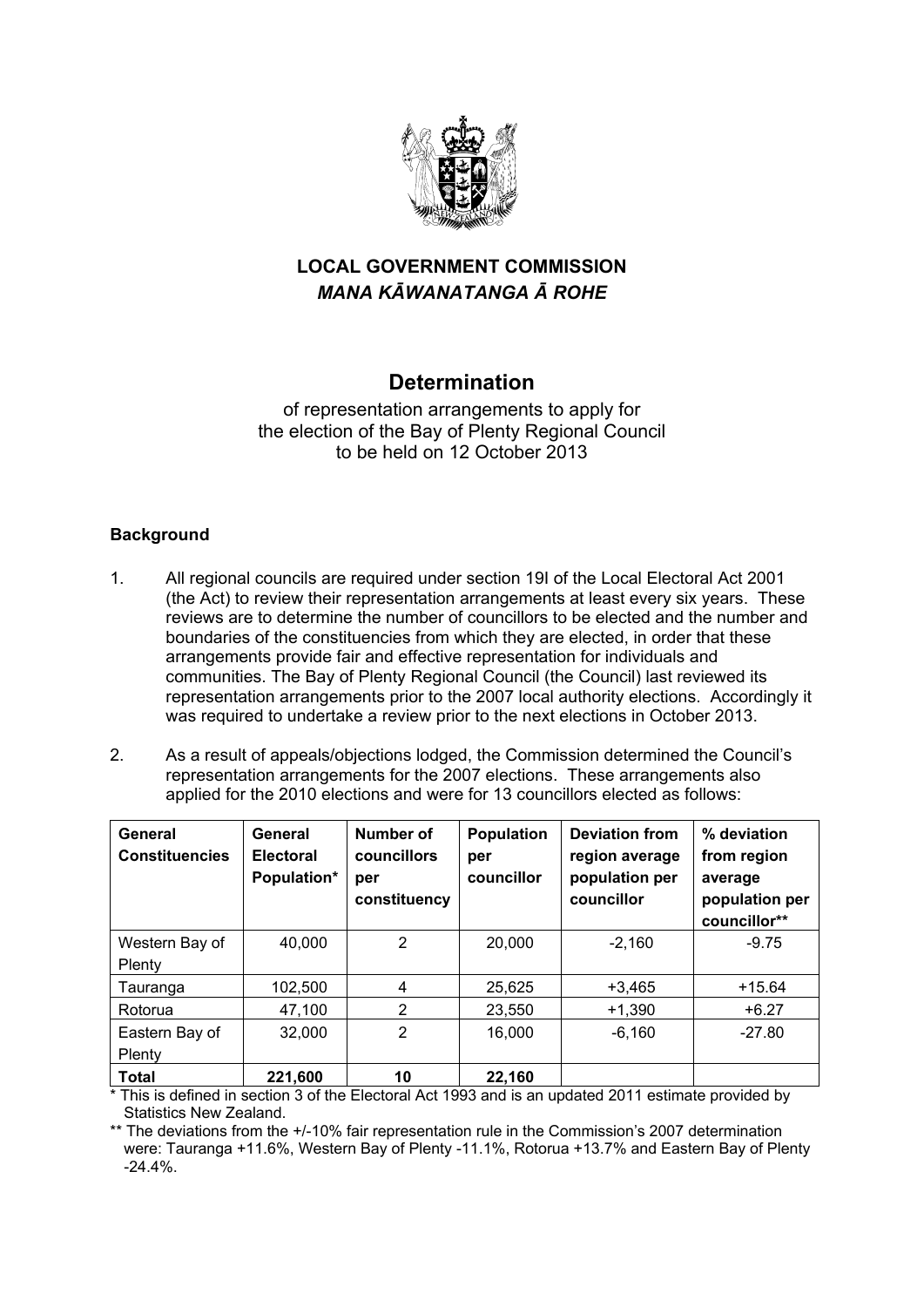| Māori<br><b>Constituencies</b> | Māori<br><b>Electoral</b><br>Population* | Number of<br>councillors<br>per<br>constituency | <b>Population</b><br>per<br>councillor | <b>Deviation from</b><br>region average<br>population per<br>councillor | % deviation<br>from region<br>average<br>population per<br>councillor |
|--------------------------------|------------------------------------------|-------------------------------------------------|----------------------------------------|-------------------------------------------------------------------------|-----------------------------------------------------------------------|
| Mauao                          | 19,300                                   |                                                 | 19,300                                 | +783                                                                    | $+4.23$                                                               |
| Okurei                         | 18,200                                   |                                                 | 18,200                                 | $-317$                                                                  | $-1.71$                                                               |
| Kohi                           | 18,050                                   |                                                 | 18,050                                 | $-467$                                                                  | $-2.52$                                                               |
| <b>Total</b>                   | 55,550                                   | 3                                               | 18,517                                 |                                                                         |                                                                       |

\* This is defined by section 3 of the Electoral Act 1993 and is an updated 2011 estimate provided by Statistics New Zealand.

- 3. The Council commenced the review process by conducting two workshops in April and May 2012 on representation options. Issues addressed included the number of constituencies, the number of councillors, the size of the region, councillor workload and councillors being able to adequately respond to the interests and demands of their constituents. It was also noted that any reduction in the total number of councillors would impact on the number of Māori constituencies. On this basis it was agreed to retain the same constituency boundaries with the exception of the transfer of a small area within Whakatane District from Mauao Constituency to Kohi Constituency. The Council also agreed to increase the number of councillors in Tauranga Constituency from four to five to meet the +/-10% fair representation requirement. It considered that further adjustments in order to meet the fair representation requirement would compromise the principle of effective representation of communities of interest.
- 4. Accordingly on 28 June 2012, the Council resolved its initial representation proposal as follows being current arrangements with an extra member for Tauranga Constituency and one boundary change between two of the Māori constituencies.

| General<br><b>Constituencies</b> | General<br><b>Electoral</b><br><b>Population</b> | Number of<br>councillors<br>per<br>constituency | <b>Population</b><br>per<br>councillor | <b>Deviation from</b><br>region average<br>population per<br>councillor | % deviation<br>from region<br>average<br>population per<br>councillor |
|----------------------------------|--------------------------------------------------|-------------------------------------------------|----------------------------------------|-------------------------------------------------------------------------|-----------------------------------------------------------------------|
| Western Bay of<br>Plenty         | 40,000                                           | $\overline{2}$                                  | 20,000                                 | $-145$                                                                  | $-0.72$                                                               |
| Tauranga                         | 102,500                                          | 5                                               | 20,500                                 | $+355$                                                                  | $+1.76$                                                               |
| Rotorua                          | 47,100                                           | 2                                               | 23,550                                 | $+3.450$                                                                | $+16.90$                                                              |
| Eastern Bay of<br>Plenty         | 32,000                                           | $\overline{2}$                                  | 16,000                                 | $-4,145$                                                                | $-20.58$                                                              |
| <b>Total</b>                     | 221,600                                          | 11                                              | 20,145                                 |                                                                         |                                                                       |

| Māori<br><b>Constituencies</b> | Māori<br><b>Electoral</b><br><b>Population</b> | Number of<br>councillors<br>per<br>constituency | <b>Population</b><br>per<br>councillor | <b>Deviation from</b><br>region average<br>population per<br>councillor | % deviation<br>from region<br>average<br>population per<br>councillor |
|--------------------------------|------------------------------------------------|-------------------------------------------------|----------------------------------------|-------------------------------------------------------------------------|-----------------------------------------------------------------------|
| Mauao                          | 18,990                                         |                                                 | 18,990                                 | +473                                                                    | $+2.55$                                                               |
| Okurei                         | 18,200                                         |                                                 | 18,200                                 | $-317$                                                                  | $-1.71$                                                               |
| Kohi                           | 18,360                                         |                                                 | 18,360                                 | $-157$                                                                  | $-0.85$                                                               |
| <b>Total</b>                   | 55,550                                         | 3                                               | 18,517                                 |                                                                         |                                                                       |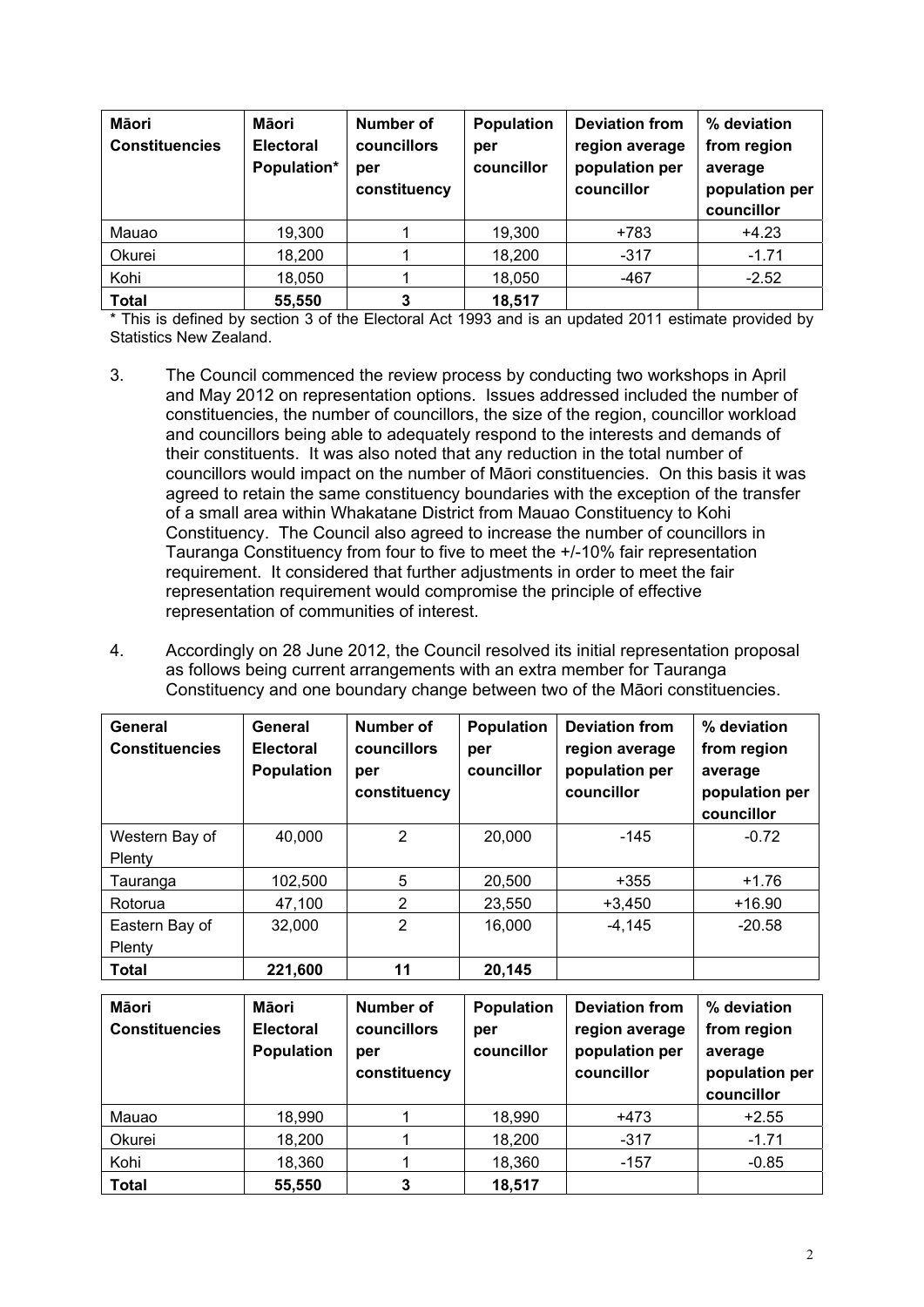- 5. The Council notified its initial proposal on 6 July 2012 and called for submissions by 13 August 2012. Four submissions were received as follows:
	- Tauranga City Council supported the proposal
	- Whakatane District Council supported the proposed boundary change between the Māori constituencies, opposed the proposed increase in the number of councillors for Tauranga Constituency given the importance of environmental and geographic factors rather than population, and proposed a further review in three years
	- Kawerau District Council opposed the proposed increase in the number of councillors for Tauranga Constituency given the scope for regional councils to consider geography not just population, and that the increase was out of step with the impetus for change and sent the wrong signals
	- Te Arawa FoMA Inc. opposed any proposal to rename the Okurei Māori Constituency.
- 6. At its meeting on 11 September 2012, after considering the submissions received, the Council adopted its initial proposal as its final representation proposal. In notifying its final proposal, the Council noted that it had declined the submissions opposing the increase in the number of councillors for Tauranga Constituency as the submissions did not raise any new matters from the Council's consideration of the initial proposal and that the change provided for effective and fair representation in compliance with the Act. The Council also noted that three submitters supported the proposed arrangements for the Rotorua and Eastern Bay of Plenty Constituencies despite these not complying with the fair representation requirement.
- 7. The Council notified its final proposal on 19 September 2012 and sought any appeals by 19 October 2012. No appeals were received. However, as the population to member ratios of the Rotorua and Eastern Bay of Plenty Constituencies did not comply with the requirements of section19V(2) of the Act, the Council was required by section 19V(4) of the Act to refer its proposal to the Commission for determination. The Commission was required to consider the proposal as if it were subject to an appeal.

### **Requirements for determination**

8. Statutory provisions relating to the determination of appeals and objections on regional council representation proposals are contained in sections 19R and 19I of the Act.

#### *19R. Commission to determine appeals and objections*

- *(1) The Commission must—* 
	- *(a) Consider the resolutions, submissions, appeals, objections, and information forwarded to it under section 19Q; and*
	- *(b) Subject to sections 19T and 19V in the case of a territorial authority, and to sections 19U and 19V in the case of a regional council, determine,—* 
		- *(i) In the case of a territorial authority that has made a resolution under section 19H, the matters specified in that section:*
		- *(ii) In the case of a regional council that has made a resolution under section 19I, the matters specified in that section:*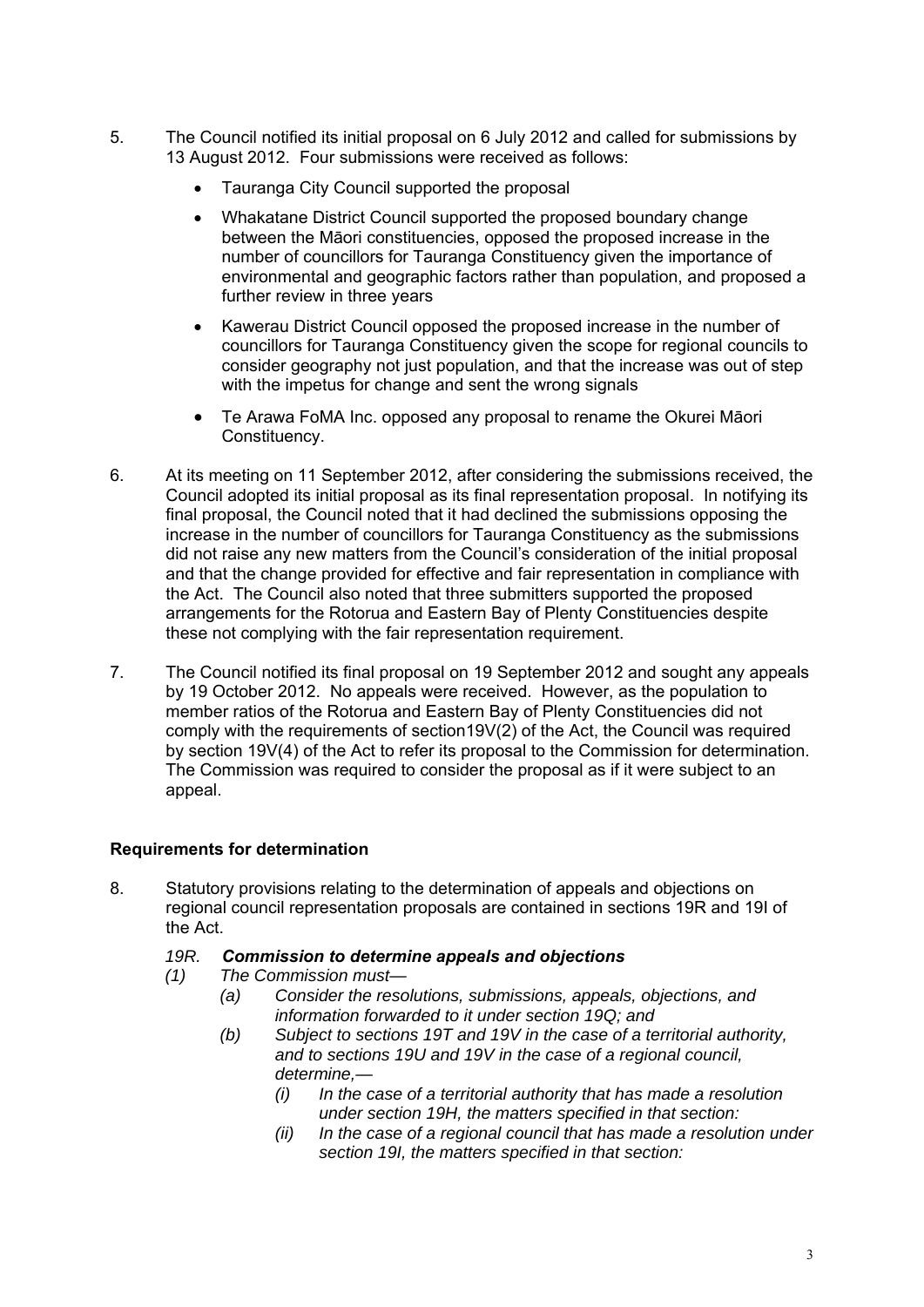- *(iii) In the case of a territorial authority that has made a resolution under section 19J, the matters specified in that section.*
- *(2) For the purposes of making a determination under subsection (1)(b), the Commission—* 
	- *(a) May make any enquiries that it considers appropriate; and*
	- *(b) May hold, but is not obliged to hold, meetings with the territorial authority or regional council or any persons who have lodged an appeal or objection and have indicated a desire to be heard by the Commission in relation to that appeal or objection*.
- *(3) The Commission must, before 11 April in the year of a triennial general election, complete the duties it is required to carry out under subsection (1).*
- *19I. Review of representation arrangements for elections of regional councils*
- *(1) A regional council must determine by resolution, and in accordance with this Part,—* 
	- *(a) the proposed number of constituencies; and*
	- *(b) the proposed name and the proposed boundaries of each constituency; and*
	- *(c) the number of members proposed to be elected by the electors of each constituency.*
- *(2) The determination required by section (1) must be made by the regional council,—* 
	- *(a) on the first occasion, either in 2003 or in 2006, and*
	- *(b) subsequently, at least once in every period of 6 years after the first determination.*
- *(3) This section must be read in conjunction with section 19ZH and Schedule 1A.*
- 9. Section 19V(3)(b) of the Act provides that if a regional council considers that effective representation so requires, constituencies may be defined and membership distributed between them in a way that does not comply with the +/-10% requirement of section 19V(2). Where a regional council has made such a decision, section 19V goes on to provide as follows:
	- *(4) A regional council that decides under subsection (3)(b) not to comply with subsection (2) must refer that decision to the Commission together with the information specified in section 19Q(a) to (e).*
	- *(5) A reference under subsection (4) must be treated as if it were an appeal against the decision of the regional council, for the purposes of sections 19R (other than subsection (1)(b)), 19S, and 19Y, which apply with any necessary modifications.*
	- *(6) On receiving a reference under subsection (4), the Commission must determine, under section 19R(1), whether—* 
		- *(a) to uphold the decision of the regional council; or*
		- *(b) to alter that decision.*
- 10. Other statutory provisions the Commission is required to consider include those set out in sections 19D, 19E, 19U and 19V and these are addressed below.

#### **Consideration by the Commission**

11. The steps in the process for achieving required fair and effective representation are not statutorily prescribed. As reflected in its *'Guidelines to assist local authorities in undertaking representation reviews*', the Commission believes that the following steps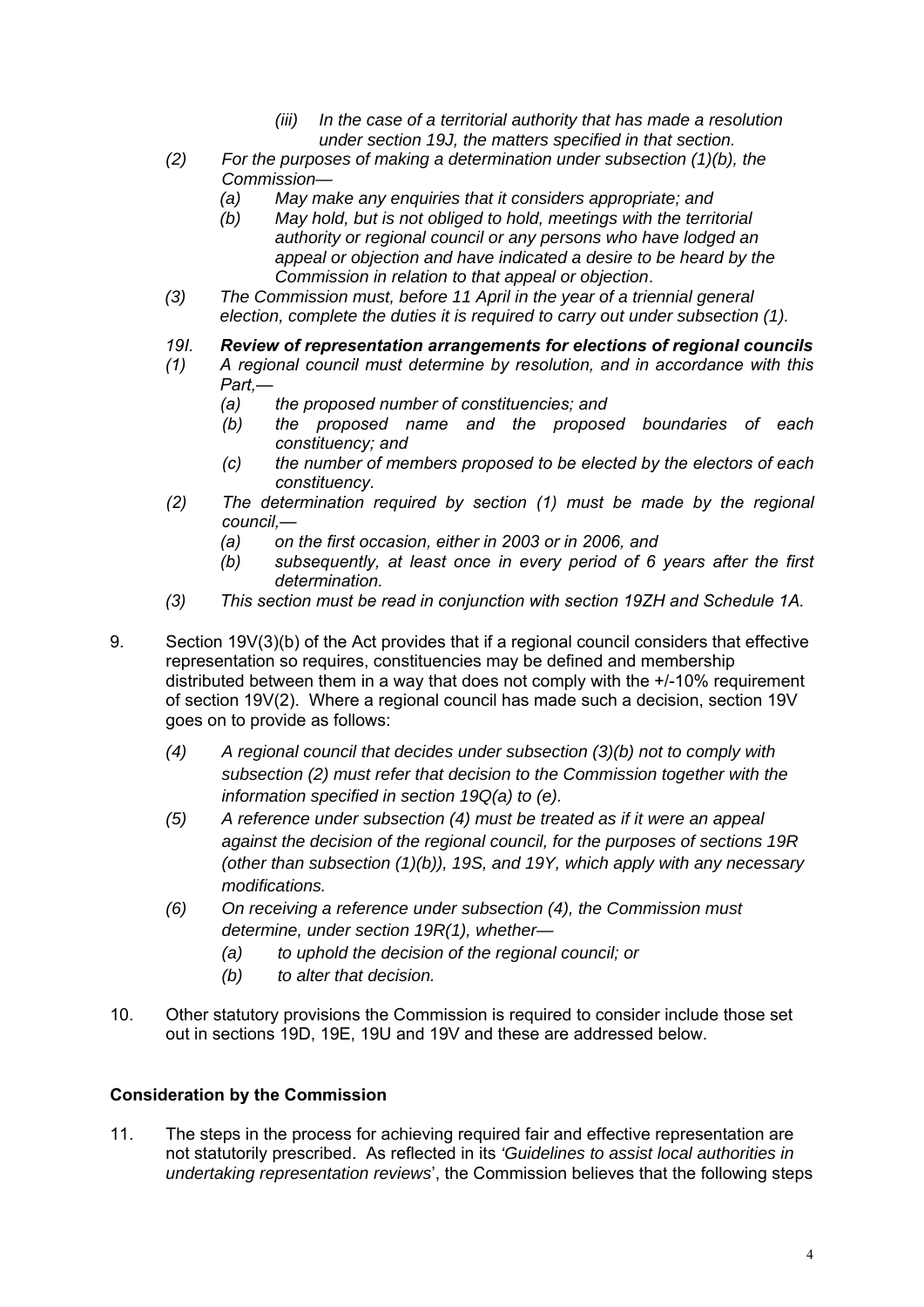in determining representation arrangements will achieve a robust outcome that is in accordance with the statutory criteria:

- a) identify the region's communities of interest
- b) determine the best means of providing effective representation of the identified communities of interest
- c) determine fair representation of electors for the region.

#### *Communities of interest*

- 12. The Guidelines identify three dimensions for recognising communities of interest:
	- perceptual: a sense of belonging to an area or locality
	- functional: the ability to meet the community's requirements for services
	- political: the ability to represent the interests and reconcile conflicts of the community.
- 13. The Commission considers that constituencies should be based on distinct and recognisable communities of interest reflecting these dimensions.
- 14. As part of its review, the Council identified the following general regional communities of interest in Bay of Plenty Region:
	- the commercial hubs of Tauranga, Rotorua and Whakatane
	- coastal/lifestyle/horticulture: coastal (west), coastal (central) and coastal (east)
	- forestry/conservation/iwi: central and east
	- rural/farming: west, central and east.

#### *Effective representation of communities of interest*

- 15. Section 19U of the Act requires the Commission to ensure that:
	- the election of members of the council will provide effective representation of communities of interest in the region
	- constituency boundaries coincide with the boundaries of the current statistical meshblock areas determined by Statistics New Zealand and used for parliamentary electoral purposes
	- so far as is practicable, constituency boundaries coincide with the boundaries of one or more territorial authority districts or the boundaries of wards.
- 16. While not a prescribed statutory requirement, the Guidelines also suggest that local authorities consider the total number of members, or a range in the number of members, necessary to provide effective representation for the region as a whole. In other words, the final number of members should not be arrived at solely as the product of the total number of members per constituency.
- 17. Section 19D of the Act provides that a regional council shall consist of between 6 and 14 members. The Council comprised 12 members when constituted in 1989; 11 members for the elections in 1992,1995 and 1998; 14 members for the elections in 2001 and 2004; and 13 members for the elections in 2007 (as determined by the Commission after the Council proposed reducing the number to 8) and 2010. The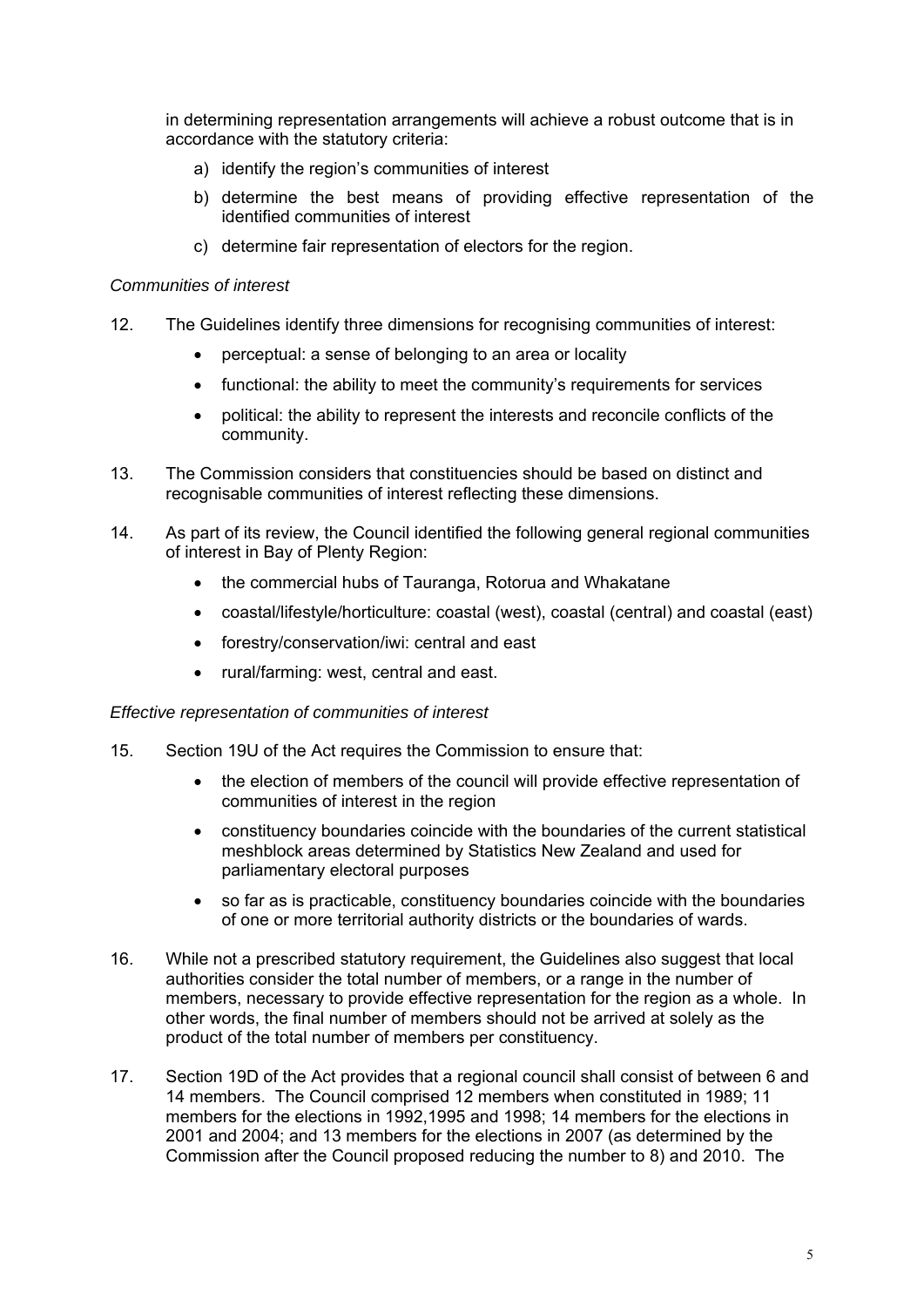Council was proposing an increase of one to 14 members for the 2013 elections which is within the range established since 1989.

- 18. The Commission's Guidelines note that what constitutes effective representation of communities of interest will be specific to each local authority but that the following factors should be considered to the extent possible:
	- avoiding arrangements that may create barriers to participation, such as at elections, for example by not recognising residents' familiarity and identity with an area
	- not splitting recognised communities of interest between electoral subdivisions
	- not grouping together two or more communities of interest that share few commonalities of interest
	- accessibility, size and configuration of an area including access to elected members and vice versa.
- 19. The Guidelines state that decisions relating to the representation of communities of interest (the political dimension) will need to take account of the extent that distinct geographical communities of interest can be identified, i.e. a physical boundary is able to be defined below the region level for the community of interest. Territorial authority boundaries may provide this in some cases in line with section 19U(c) of the Act.
- 20. The Bay of Plenty Region has been divided into four general constituencies since 1989 and these are well established based on territorial authority districts. In 2006 the Council initially proposed a reduction to three constituencies along with a reduction in the number of councillors. Following receipt of submissions, it continued to propose a reduction in the number of councillors but reverted back to a fourconstituency structure which did not totally reflect territorial authority boundaries but complied with the +/-10% fair representation requirement. The Commission, on the receipt of appeals/objections, determined that there should continue to be four constituencies based on territorial authority districts as these reflected communities of interest based on:
	- the delivery of a wide range of necessary day-to-day services
	- areas that electors identify with, which in turn encourages participation (for example standing as a candidate and voting at local elections).
- 21. From the 2004 elections there have also been three Māori constituencies as a result of the enactment of the Bay of Plenty Regional Council (Māori Constituency Empowering) Act 2001. As part of its proposal to reduce the total number of councillors in 2006, the Council also proposed to reduce the number of Māori constituencies to two. This was one of the matters raised in appeals and the Commission determined that there should continue to be three Māori constituencies.
- 22. In this review the Council was proposing to retain the current three Māori constituencies subject to one small boundary change between two of these constituencies. The boundary change was to provide for inclusion within Kohi Constituency (and exclusion from Mauao Constituency) of the area east of the Western Bay of Plenty District/Whakatane District boundary (i.e. within Whakatane District) as far as Matata. This would result in alignment of the Māori constituencies with territorial authority boundaries. We agree this would provide more effective representation of communities of interest in the area.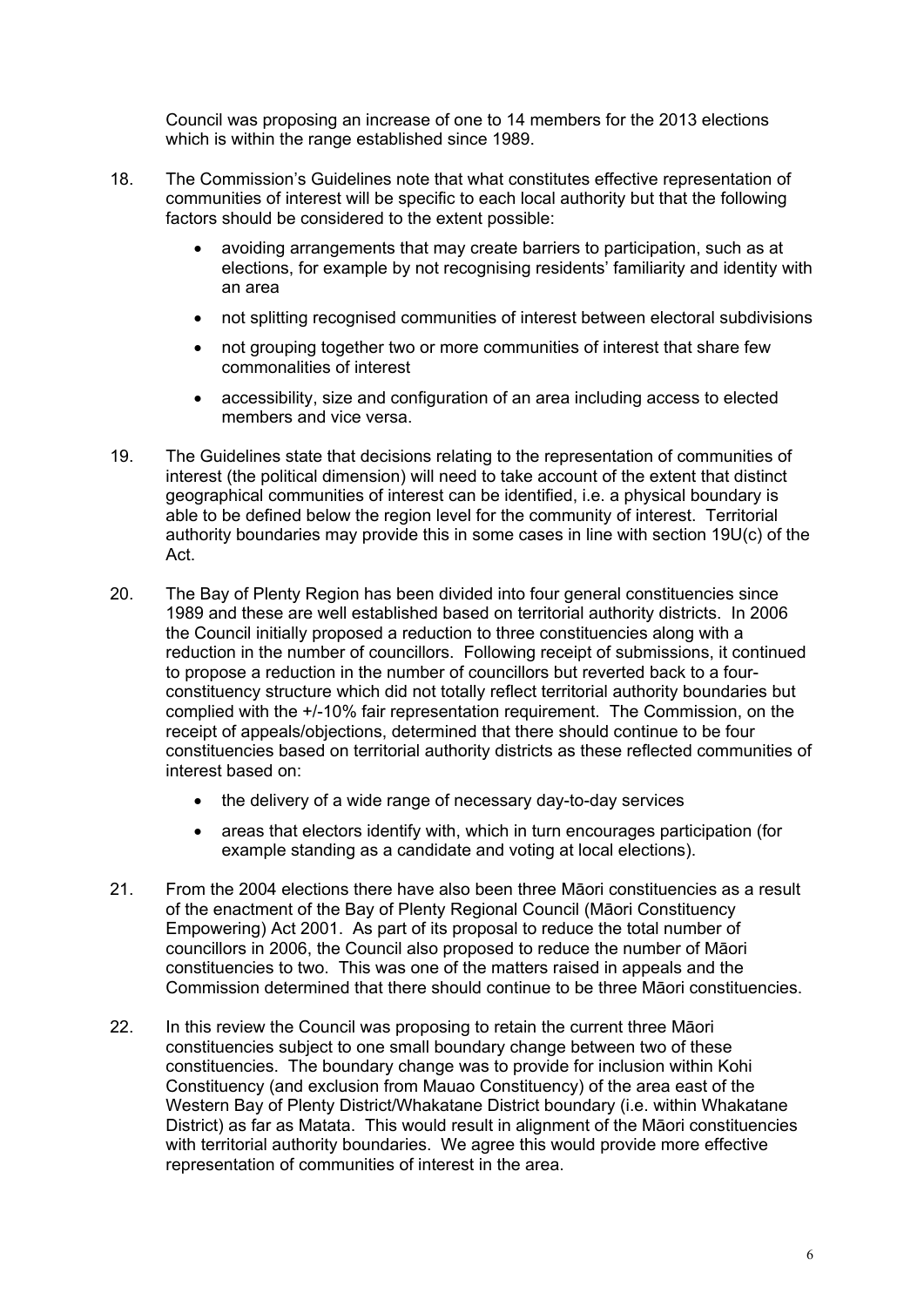#### *Fair representation for electors*

- 23. Section 19V of the Act requires that the electors of each constituency receive fair representation having regard to the population of the region and of that constituency. More specifically, section 19V(2) requires that the population of each constituency divided by the number of members to be elected by that constituency produces a figure no more than 10% greater or smaller than the population of the region divided by the total number of elected members (the '+/-10% fair representation rule').
- 24. Under current arrangements, all three Māori constituencies complied with the '+/-10% rule' but two of the four general constituencies did not comply.
- 25. The Council considered a number of variations as part of its review in order to achieve compliance, or closer compliance, with the '+/-10% rule'. As a result of this consideration, it proposed that the membership of Tauranga Constituency be increased from four to five. This was seen to be appropriate given current and projected population growth in Tauranga City. However, as a result of the increase in total membership, Rotorua Constituency no longer complied with the '+/10% rule'. The Council then considered possible variations to the Rotorua and Eastern Bay of Plenty Constituencies to achieve compliance but believed these would compromise the achievement of effective representation of communities of interest in these areas.
- 26. After careful consideration, we agree with the Council that options to transfer either areas of Rotorua Constituency or Western Bay of Plenty Constituency to Eastern Bay of Plenty Constituency to achieve compliance, or nearer compliance, with the '+/- 10%' rule would compromise effective representation of the affected communities of interest. This is in light of geography and land use in the areas concerned including large areas of forestry separating particular communities.
- 27. We note the Commission in its 2007 determination concluded that the Bay of Plenty Region's territorial authority boundaries are a good reflection of current sub-regions and natural communities of interest. In particular it concluded that amalgamating Kawerau, Whakatane and Opotiki Districts into one constituency was sensible given the similarities of terrain, settlement patterns and their focus on Whakatane as the main service town. The Commission identified strong commonalities between these areas noting as examples, the collaborative nature of the three sub-regional district councils and the shared business and professional links. It also considered that retaining that part of Taupo District in Bay of Plenty Region within Rotorua Constituency was sensible given that the only road access to this area is from State Highway 5 to the west. We concur with these conclusions.
- 28. Finally, we note that none of the submitters on the Council's initial proposal in this review expressed concern about the non-compliance of the Rotorua and Eastern Bay of Plenty Constituencies with the '+/-10% rule'.
- 29. As a result, we have concluded that the constituency arrangements as proposed by the Council are the most appropriate option for achieving effective representation of communities of interest and that the non-compliance of the Rotorua and Eastern Bay of Plenty Constituencies (16.90% and 20.58% respectively) are acceptable variations to the fair representation requirement in the circumstances.
- 30. Accordingly we have decided to uphold the decision of the Council in respect of its proposed representation arrangements for the 2013 elections.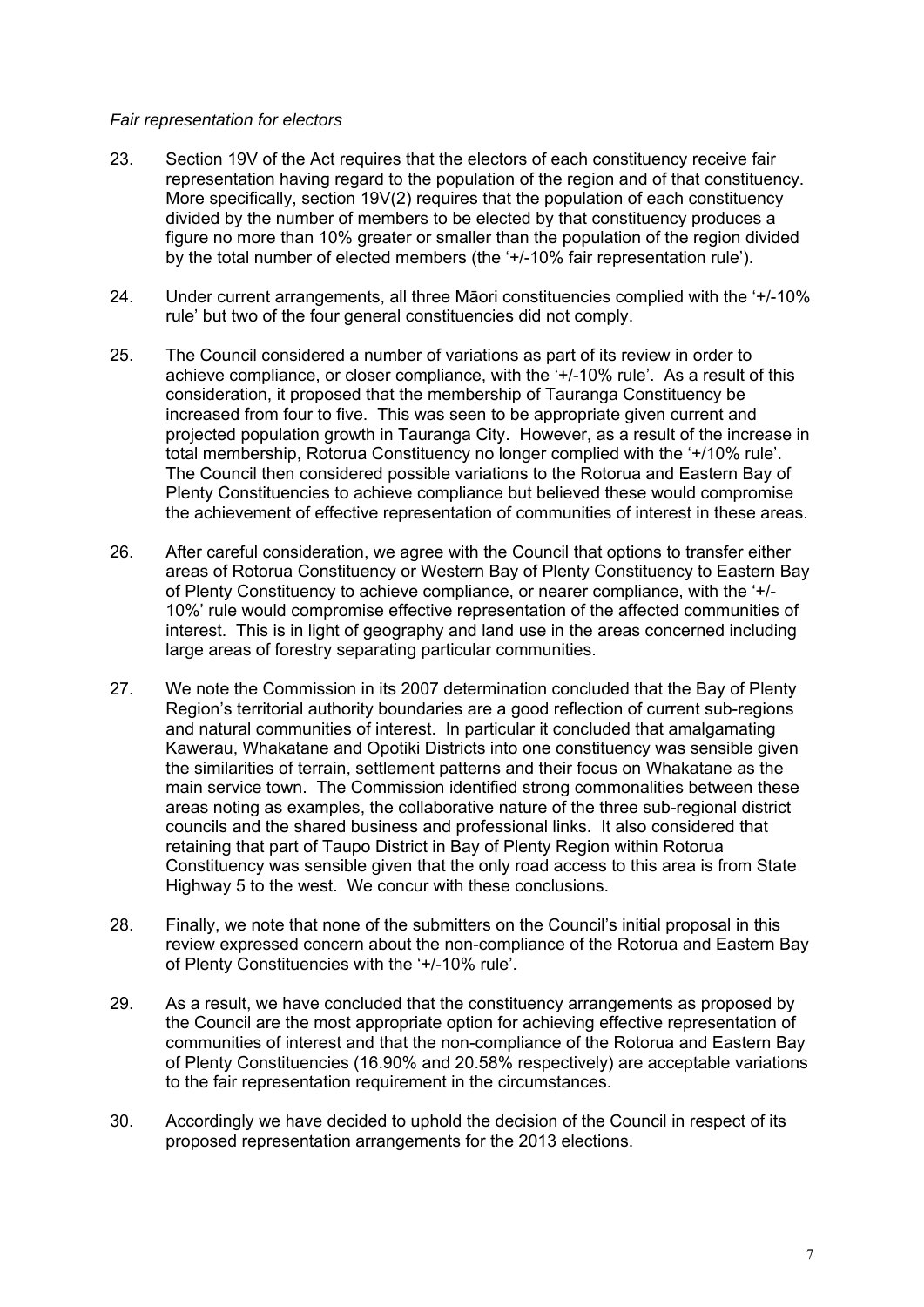#### **Commission's Determination**

- 31. Under section 19R of the Local Electoral Act 2001, the Commission determines that for the general election of the Bay of Plenty Regional Council to be held on 12 October 2013, the following representation arrangements will apply:
	- (1) Bay of Plenty Region, as delineated on LG-04-2013-Con-1 deposited with the Local Government Commission, will be divided into four general constituencies and three Māori constituencies.
	- (2) Those seven constituencies will be:
		- (a) the Western Bay of Plenty Constituency, comprising the area delineated on SO Plan 386696 deposited with the Local Government Commission
		- (b) the Tauranga Constituency, comprising the area delineated on SO Plan 386697 deposited with the Local Government Commission
		- (c) the Rotorua Constituency, comprising the area delineated on SO Plan 386695 deposited with the Local Government Commission
		- (d) the Eastern Bay of Plenty Constituency, comprising the land delineated on SO Plan 334946 deposited with the Local Government Commission
		- (e) the Mauao Māori Constituency, comprising the land delineated on LG-04-2013-Con-3 deposited with the Local Government Commission
		- (f) the Okurei Māori Constituency comprising the land delineated on SO Plan 334948 deposited with the Local Government Commission
		- (g) the Kohi Māori Constituency comprising the land delineated on LG-04- 2013-Con-2 deposited with the Local Government Commission.
	- (3) The Bay of Plenty Regional Council will comprise 14 councillors elected as follows:
		- (a) two councillors elected by the electors of the Western Bay of Plenty **Constituency**
		- (b) five councillors elected by the electors of the Tauranga Constituency
		- (c) two councillors elected by the electors of the Rotorua Constituency
		- (d) two councillors elected by the electors of the Eastern Bay of Plenty **Constituency**
		- (e) one councillor elected by the electors of the Mauao Māori Constituency
		- (f) one councillor elected by the electors of the Okurei Māori Constituency
		- (g) one councillor elected by the electors of the Kohi Māori Constituency.
- 32. As required by section 19U(b) of the Local Electoral Act 2001, the boundaries of the above constituencies coincide with the boundaries of current statistical meshblock areas determined by Statistics New Zealand and used for Parliamentary electoral purposes.